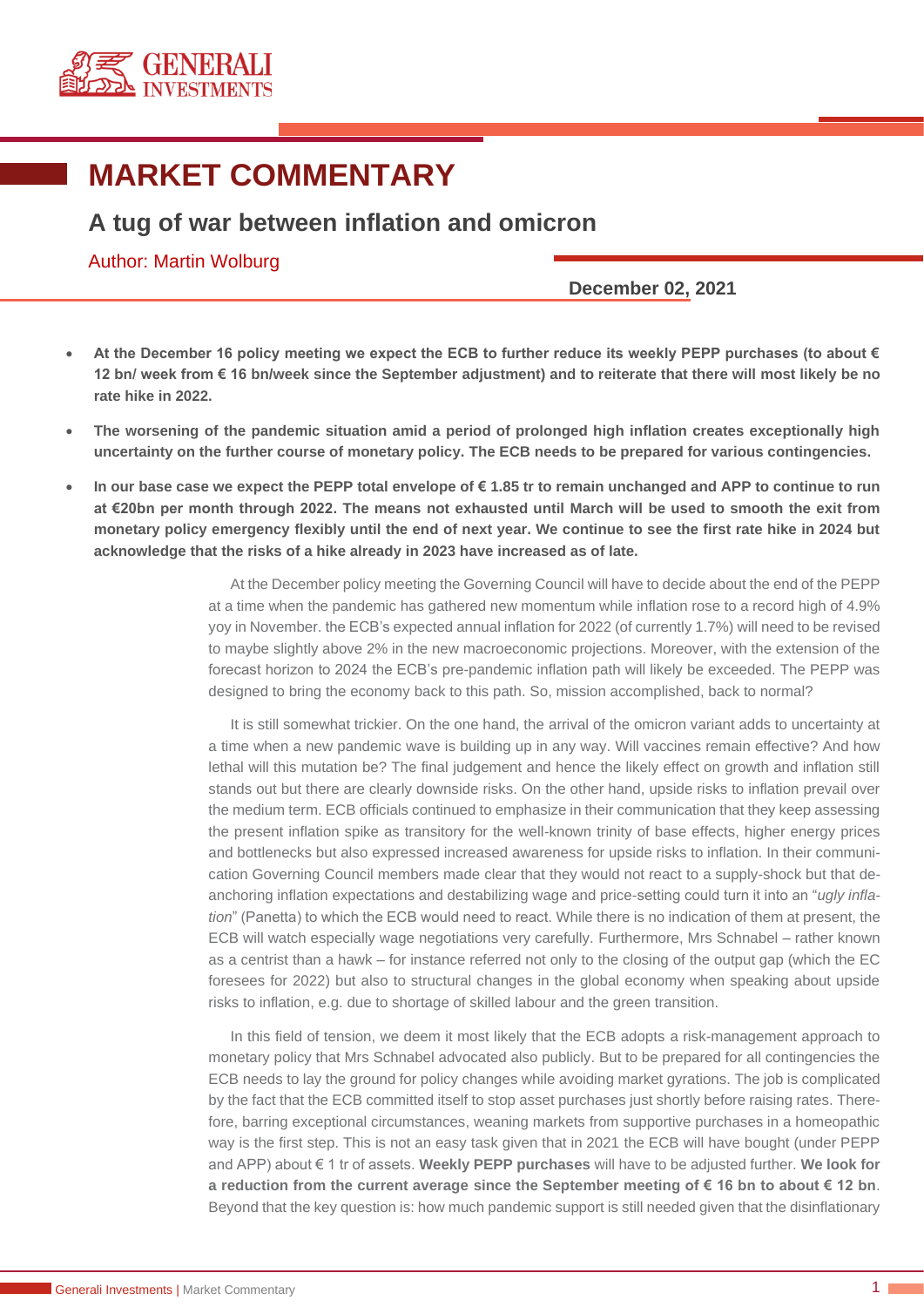effect of the pandemic will have been largely eliminated and the output gap will probably be closed in 2022. The recovery is now largely self-sustaining and there is much less stress and fragmentation than at the start of the pandemic. President Lagarde was quite clear that she expects the PEPP to be terminated in March. If our above assumption on the adjustment of the weekly PEPP purchases towards € 12 bn is right, there would still be about  $\epsilon$  200 bn left in the envelope. How to proceed?

Just before the arrival of omicron there seemed to be diverging views among GC members. President Lagarde (26.11.) saw "*no reason to doubt that we will stop net asset purchases under the PEPP in the spring*", consistent with the view that (possible augmented) APP purchases would now have to do the trick. In contrast, Panetta (24.11.) urged in a speech that until the economy had returned to its pre-crisis trend "*we should keep using all of our instruments for as long as warranted, with the necessary flexibility"*  giving leeway for the PEPP to continue. He also mentioned that after the end of PEPP asset purchases would not to be calibrated to avoid a policy cliff. Vice-President de Guindos (30.11.) recently stated that PEPP purchases "*could be resumed if necessary*". **What the ECB does will in the end critically depend on the GC's view on the pandemic development** (see also table below). Three scenarios stand out:

- In our base case omicron does not change the pandemic outlook fundamentally to the worse. The output gap will still be closed in 2022. The ECB will use the remaining  $\epsilon$  200 bn from the PEPP envelope to offset the recent pandemic-related headwinds to activity and to smooth the exit from the monetary policy emergency state. It will do so by spreading this amount over circa 39 weeks with downward steps through time.
- In a scenario of a surprisingly strong economy no additional money will be needed. The  $\epsilon$  200 bn buffer will be kept in order to fight a potential resurgence of pandemic-related issues which is enough to ensure ongoing favorable financing conditions. Alternatively, a persistent supply shock or the prospect of structurally higher inflation due to the green transition might even induce the ECB to start unwinding its APP purchases already in 2022 (inflation scenario).
- In a strong recession scenario the ECB would again face a deviation from the pre-pandemic inflation path and a re-widening of the output gap. Taking 2021 as a benchmark, a back on the envelope calculation suggests that the ECB may counter a 1 pp fall in the output gap with an increase of the PEPP volume by € 200 bn. If pushed back into crisis mode, the PEPP envelope would again be increased and used discretionarily in order to fight the nasty financial market consequences of the pandemic.



#### **ECB QE Outlook for 2022**